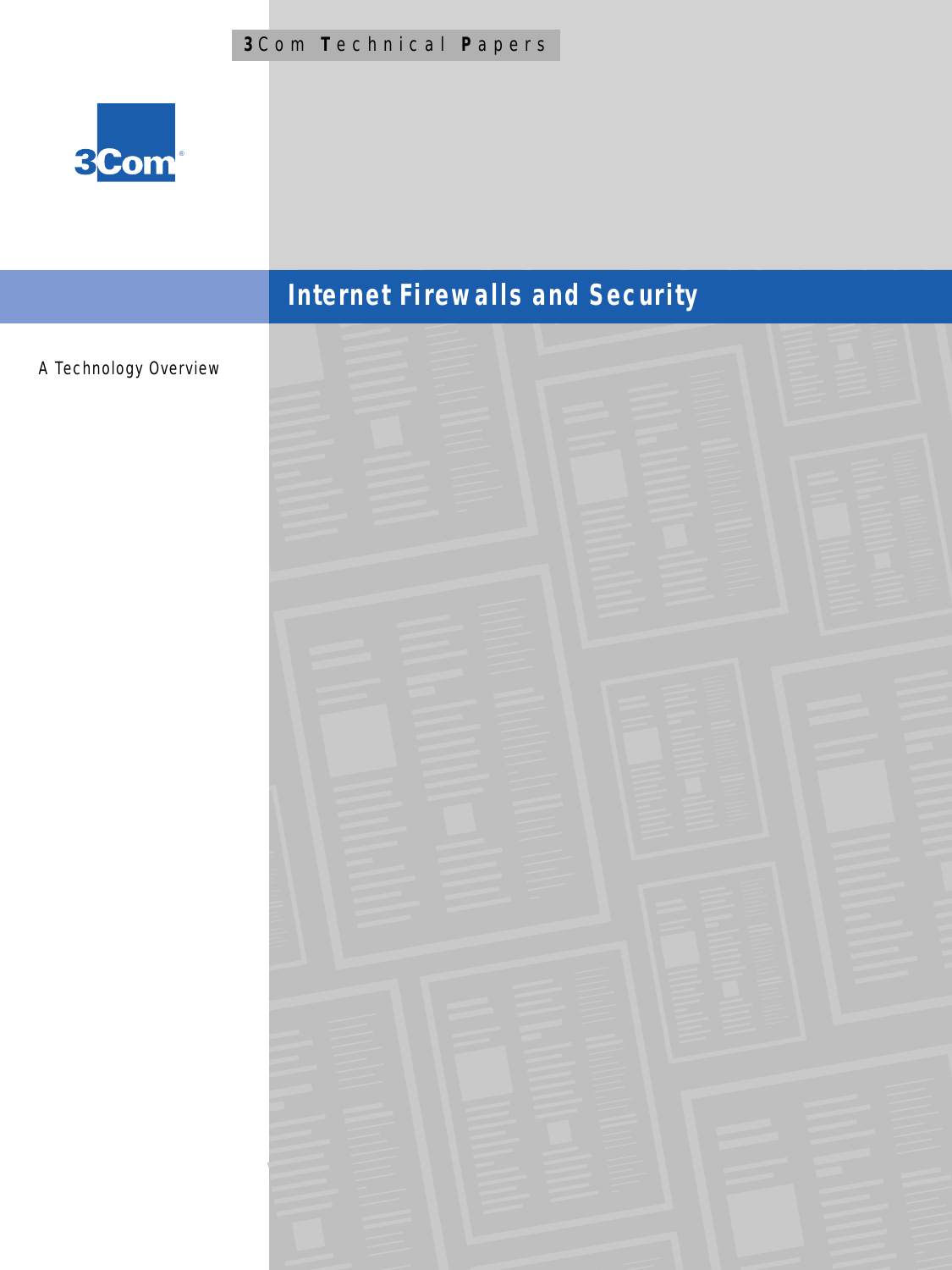# Internet Firewalls and Security A Technology Overview

| Contents                                                              |    |
|-----------------------------------------------------------------------|----|
| <b>Internet Firewalls</b>                                             | 2  |
| Benefits of an Internet Firewall                                      | 2  |
| Limitations of an Internet Firewall                                   | 3  |
| The Hacker's Toolbox                                                  | 4  |
| <b>Information Gathering</b>                                          | 4  |
| Probing Systems for Security Weaknesses                               | 5  |
| <b>Accessing Protected Systems</b>                                    | 5  |
| <b>Basic Firewall Design Decisions</b>                                | 5  |
| Stance of the Firewall                                                | 5  |
| Security Policy of the Organization                                   | 6  |
| Cost of the Firewall                                                  | 6  |
| Components of the Firewall System                                     | 6  |
| <b>Building Blocks: Packet-Filtering Routers</b>                      | 6  |
| Service-Dependent Filtering                                           | 7  |
| Service-Independent Filtering                                         | 7  |
| Benefits of Packet-Filtering Routers                                  | 7  |
| Limitations of Packet-Filtering Routers                               | 8  |
| <b>Building Blocks: Application-Level Gateways</b>                    | 8  |
| <b>Bastion Host</b>                                                   | 8  |
| <b>Example: Telnet Proxy</b>                                          | 9  |
| Benefits of Application-Level Gateways                                | 10 |
| Limitations of Application-Level Gateways                             | 11 |
| <b>Building Blocks: Circuit-Level Gateways</b>                        | 11 |
| Firewall Example #1: Packet-Filtering Router                          | 11 |
| Firewall Example #2: Screened Host Firewall                           | 12 |
| Firewall Example #3: "Demilitarized Zone" or Screened-Subnet Firewall | 13 |
| Summary                                                               | 14 |
| References                                                            | 15 |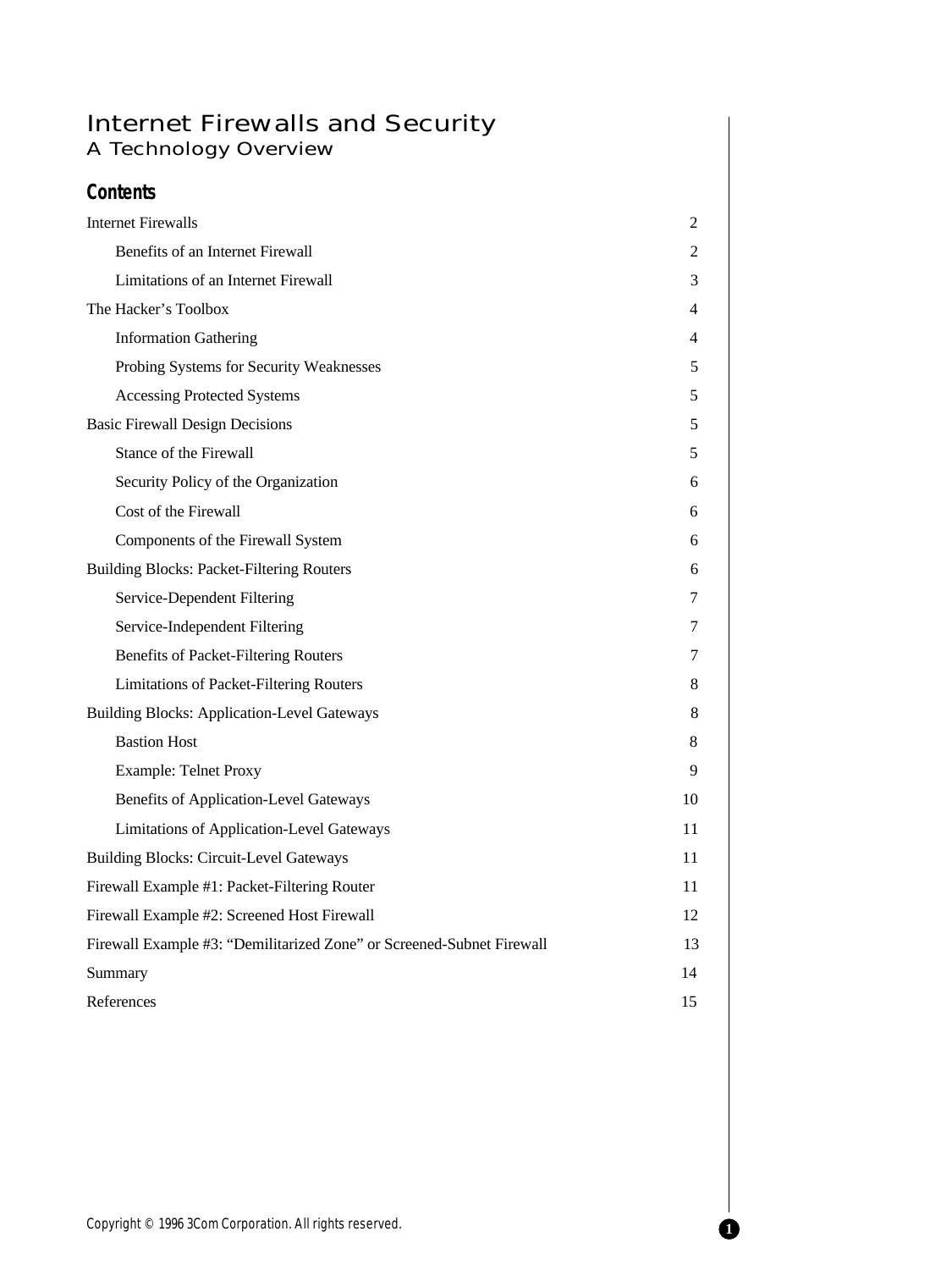**Internet Firewalls and Security**

#### **A Technology Overview**

## **By Chuck Semeria**

*Security has become one of the primary concerns when an organization connects its private network to the Internet. Regardless of the business, an increasing number of users on private networks are demanding access to Internet services such as the World Wide Web (WWW), Internet mail, Telnet, and File Transfer Protocol (FTP). In addition, corporations want to offer WWW home pages and FTP servers for public access on the Internet.*

*Network administrators have increasing concerns about the security of their networks when they expose their organization's private data and networking infrastructure to Internet crackers. To provide the required level of protection, an organization needs a security policy to prevent unauthorized users from accessing resources on the private network and to protect against the unauthorized export of private information. Even if an organization is not connected to the Internet, it may still want to establish an internal security policy to manage user access to portions of the network and protect sensitive or secret information.*

#### **Internet Firewalls**

**2**

An Internet firewall is a system or group of systems that enforces a security policy between an organization's network and the Internet. The firewall determines which inside services may be accessed from the outside, which outsiders are permitted access to the permitted inside services, and which outside services may be accessed by insiders. For a firewall to be effective, all traffic to and from the Internet must pass through the firewall, where it can be inspected (Figure 1). The firewall must permit only authorized traffic to pass, and the firewall itself must be immune to penetration. Unfortunately, a firewall system cannot offer any protection once an attacker has gotten through or around the firewall.

It is important to note that an Internet firewall is not just a router, a bastion host, or a combination of devices that provides security for a network. The firewall is part of an overall security policy that creates a perimeter defense designed to protect the information resources of the organization. This security policy must include published security guidelines to inform users of their responsibilities; corporate policies defining network access, service access, local and remote user authentication, dial-in and dialout, disk and data encryption, and virus protection measures; and employee training. All potential points of network attack must be protected with the same level of network security. Setting up an Internet firewall without a comprehensive security policy is like placing a steel door on a tent.

#### **Benefits of an Internet Firewall**

Internet firewalls manage access between the Internet and an organization's private network (Figure 2). Without a firewall, each host system on the private network is exposed to attacks from other hosts on the Internet. This means that the security of the private network



**Figure 1.** Security Policy Creates a Perimeter Defense

Chuck Semeria has worked for 3Com for the past six years. In his position as a marketing engineer in the network systems division, he develops classroom and independent study courses for the education services department in the customer services organization.

Prior to joining 3Com, Chuck was the senior course developer and instructor for Adept, a robotics and vision systems company. Before that, he taught mathematics and computer science in California high schools and junior colleges. Chuck is a graduate of the University of California at Davis.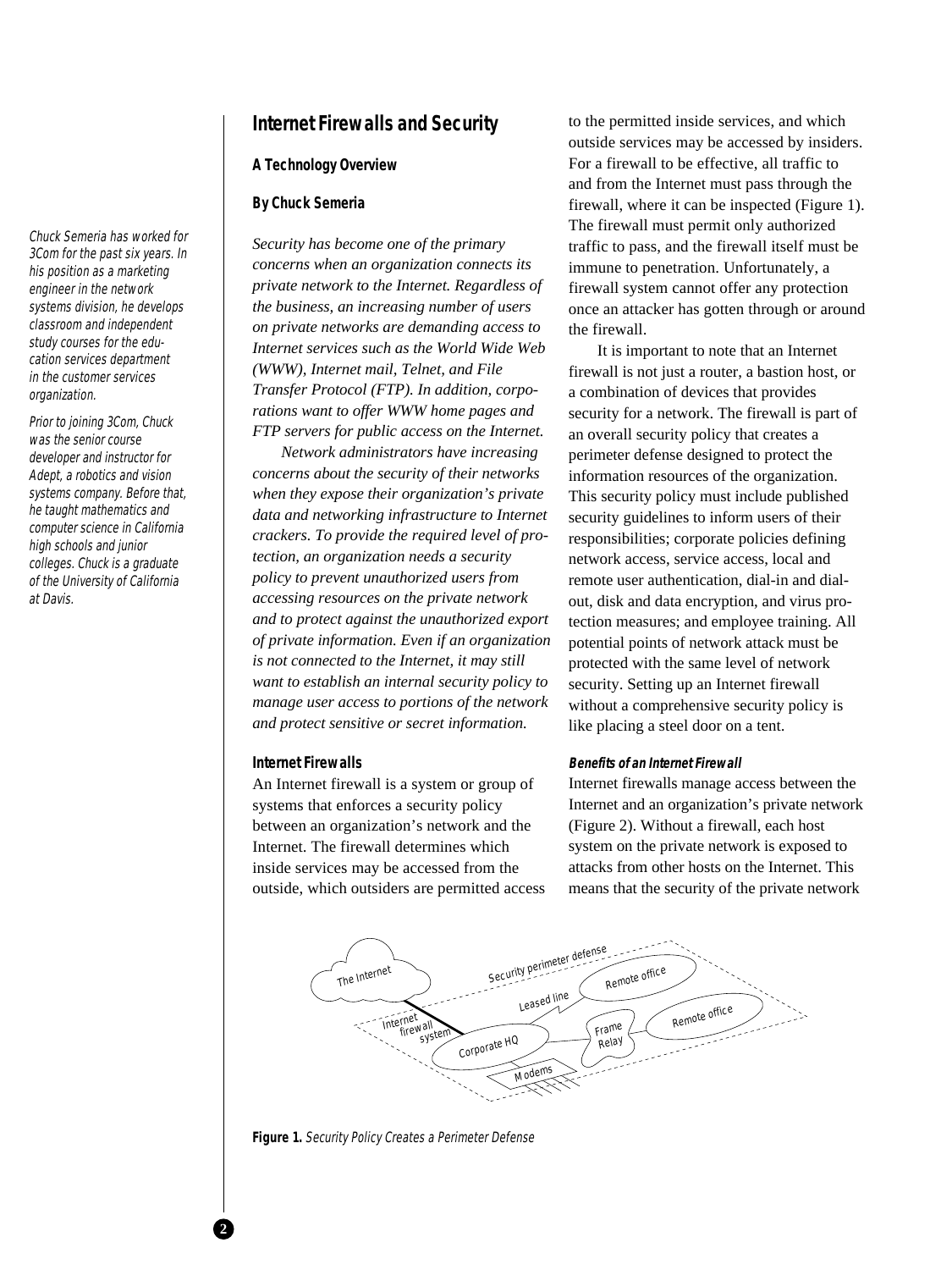

• Concentrates network security

- Serves as centralized access "choke point"
- Generates security alarms • Monitors and logs Internet usage
- Good location for Network Address Translator (NAT)
- Good location for WWW and FTP servers

**Figure 2.** Benefits of an Internet Firewall

would depend on the "hardness" of each host's security features and would be only as secure as the weakest system.

Internet firewalls allow the network administrator to define a centralized "choke point" that keeps unauthorized users such as hackers, crackers, vandals, and spies out of the protected network; prohibits potentially vulnerable services from entering or leaving the protected network; and provides protection from various types of routing attacks. An Internet firewall simplifies security management, since network security is consolidated on the firewall systems rather than being distributed to every host in the entire private network.

Firewalls offer a convenient point where Internet security can be monitored and alarms generated. It should be noted that for organizations that have connections to the Internet, the question is not whether but when attacks will occur. Network administrators must audit and log all significant traffic through the firewall. If the network administrator doesn't take the time to respond to each alarm and examine logs on a regular basis, there is no need for the firewall, since the network administrator will never know if the firewall has been successfully attacked!

For the past few years, the Internet has been experiencing an address space crisis that has made registered IP addresses a less plentiful resource. This means that organizations wanting to connect to the Internet may not be able to obtain enough registered IP addresses to meet the demands of their user population. An Internet firewall is a logical place to deploy a Network Address Translator (NAT) that can help alleviate the address space shortage and eliminate the need to renumber

when an organization changes Internet service providers (ISPs).

An Internet firewall is the perfect point to audit or log Internet usage. This permits the network administrator to justify the expense of the Internet connection to management, pinpoint potential bandwidth bottlenecks, and provide a method for departmental charge-backs if this fits the organization's financial model.

An Internet firewall can also offer a central point of contact for information delivery service to customers. The Internet firewall is the ideal location for deploying World Wide Web and FTP servers. The firewall can be configured to allow Internet access to these services, while prohibiting external access to other systems on the protected network.

Finally, some might argue that the deployment of an Internet firewall creates a single point of failure. It should be emphasized that if the connection to the Internet fails, the organization's private network will still continue to operate—only Internet access is lost. If there are multiple points of access, each one becomes a potential point of attack that the network administrator must firewall and monitor regularly.

#### **Limitations of an Internet Firewall**

An Internet firewall cannot protect against attacks that do not go through the firewall. For example, if unrestricted dial-out is permitted from inside the protected network, internal users can make a direct SLIP or PPP connection to the Internet. Savvy users who become irritated with the additional authentication required by firewall proxy servers may be tempted to circumvent the security system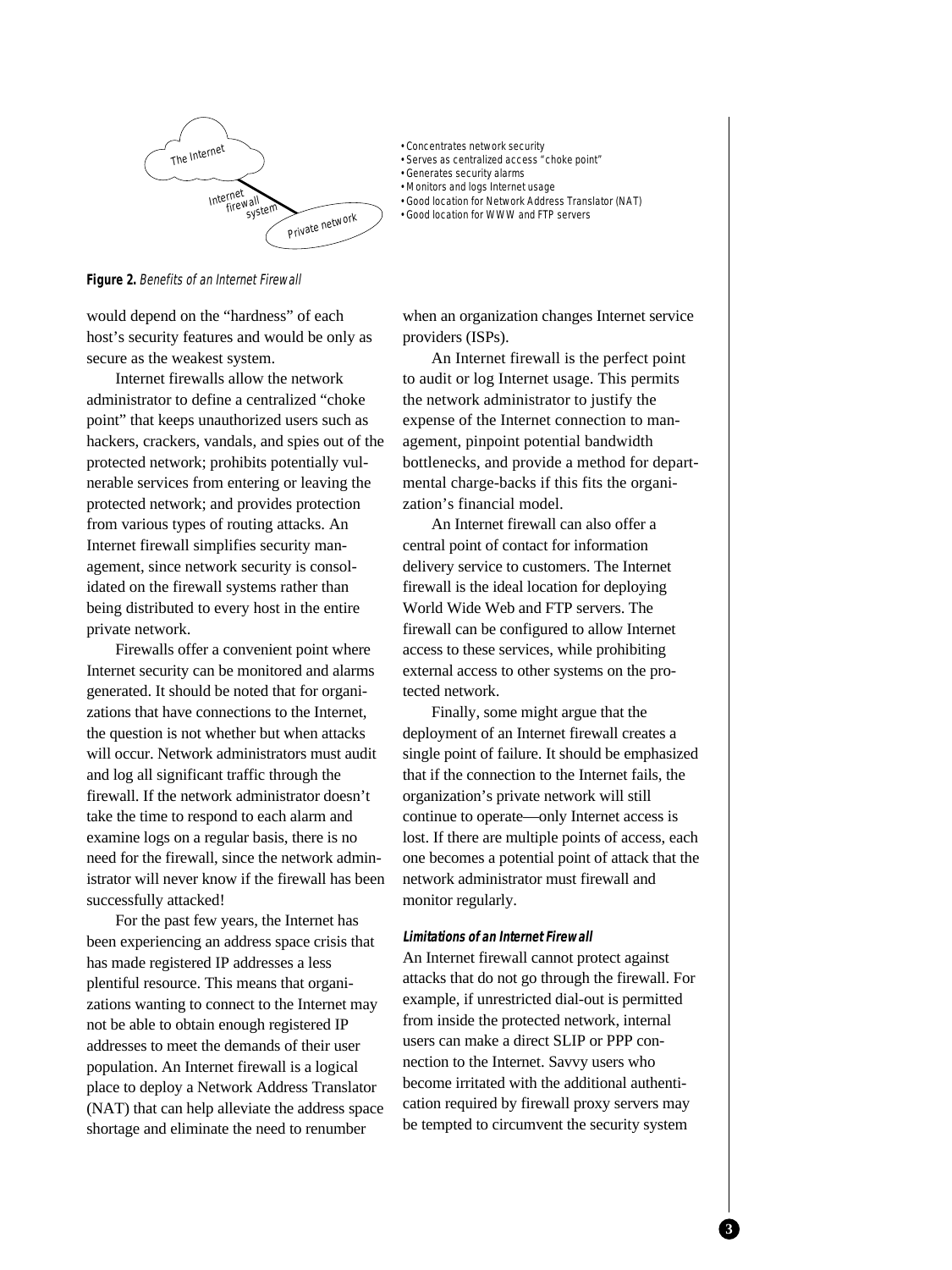

**Figure 3.** A Connection Circumventing an Internet Firewall

by purchasing a direct SLIP or PPP connection to an ISP. Since these types of connections bypass the security provided by the most carefully constructed firewall, they create a significant potential for back-door attacks (Figure 3). Users must be made aware that these types of connections are not permitted as part of the organization's overall security architecture.

Internet firewalls cannot protect against the types of threats posed by traitors or unwitting users. Firewalls do not prohibit traitors or corporate spies from copying sensitive data onto floppy disks or PCMCIA cards and removing them from a building. Firewalls do not protect against attacks where a hacker, pretending to be a supervisor or a befuddled new employee, persuades a less sophisticated user into revealing a password or granting them "temporary" network access. Employees must be educated about the various types of attacks and about the need to guard and periodically change their passwords.

Internet firewalls cannot protect against the transfer of virus-infected software or files. Since there are so many different viruses, operating systems, and ways of encoding and compressing binary files, an Internet firewall cannot be expected to accurately scan each and every file for potential viruses. Concerned organizations should deploy anti-viral software at each desktop to protect against their arrival from floppy disks or any other source.

Finally, Internet firewalls cannot protect against data-driven attacks. A data-driven attack occurs when seemingly harmless data is mailed or copied to an internal host and is

executed to launch an attack. For example, a data-driven attack could cause a host to modify security-related files, making it easier for an intruder to gain access to the system. As we will see, the deployment of proxy servers on a bastion host is an excellent means of prohibiting direct connections from the outside and reducing the threat of data-driven attacks.

#### **The Hacker's Toolbox**

It is difficult to describe a typical hacker attack because intruders have different levels of technical expertise and many different motivations. Some hackers are intrigued by the challenge, others just want to make life more difficult for others, and still others are out to steal sensitive data for profit.

#### **Information Gathering**

Generally, the first step in a break-in is some form of information gathering. The goal is to construct a database of the target organization's network and gather information about the hosts residing on each of the networks. There are a number of tools that a hacker can use to collect this information:

- The SNMP protocol can be used to examine the routing table of an unsecured router to learn intimate details about the target organization's network topology.
- The TraceRoute program can reveal intermediate network numbers and routers in the path to a specific host.
- The Whois protocol is an information service that can provide data about all DNS domains and the system administrators responsible for each domain. However, this information is usually out of date.

## **Glossary**

#### **Back door**

A security hole in a compromised system that allows continued access to the system by an intruder even if the original attack is discovered.

# **Bastion host**

A designated Internet firewall system specifically armored and protected against attacks.

**Circuit-level gateway** A specialized function that relays TCP connections without performing any additional packet processing or filtering.

## **Internet firewall**

A system or group of systems that enforces an access control policy between an organization's network and the Internet.

#### **Packet filtering**

A feature that allows a router to make a permit/deny decision for each packet based on the packet header information that is made available to the IP forwarding process.

#### **Proxy service**

Special-purpose, applicationlevel code installed on an Internet firewall gateway. The proxy service allows the network administrator to permit or deny specific applications or specific features of an application.

#### **Trojan horse**

A packet sniffer that hides its sniffing activity. These packet sniffers can collect account names and passwords for Internet services, allowing a hacker to gain unauthorized access to other machines.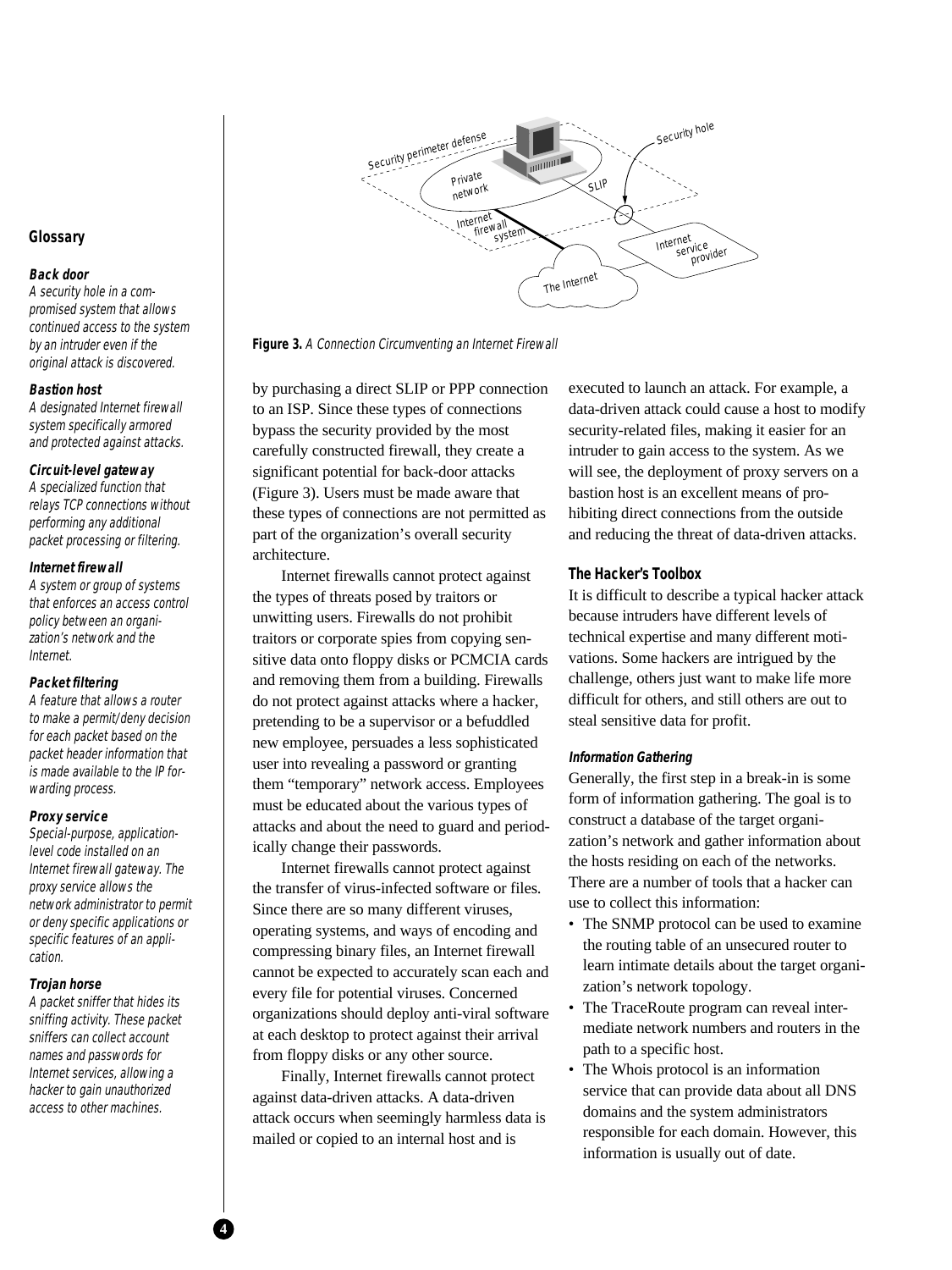- DNS servers can access a list of host IP addresses and their corresponding host names.
- The Finger protocol can reveal detailed information about the users (login names, phone numbers, time they last logged in, etc.) of a specified host.
- The Ping program can be employed to locate a particular host and determine its reachability. This simple tool can be used in a short scanning program that pings every possible host address on a network to construct a list of the hosts actually residing on the network.

**Probing Systems for Security Weaknesses** After information about the targeted organization's network is gathered, the hacker attempts to probe each host for security weaknesses. There are a number of tools that a hacker can use to automatically scan the individual hosts residing on a network; for example:

- Since the list of known service vulnerabilities is rather short, a knowledgeable hacker can write a small program that attempts to connect to specific service ports on a targeted host. The output of the program is a list of hosts that support services that are exposed to attack.
- There are several publicly available tools, such as the Internet Security Scanner (ISS) or the Security Analysis Tool for Auditing Networks (SATAN), that scan an entire domain or subnetwork and look for security holes. These programs determine the weaknesses of each system with respect to several common system vulnerabilities. Intruders use the information collected from these scans to gain unauthorized access to the targeted organization's systems.

A clever network administrator can use these tools within their private network to discover potential security weaknesses and determine which hosts need to be updated with new software patches.

#### **Accessing Protected Systems**

The intruder uses the results of the host probes to target a specific system for attack. After gaining access to a protected system, the hacker has many options available:

- The intruder can attempt to destroy evidence of the assault and open new security holes or back doors in the compromised system in order to have continued access even if the original attack is discovered.
- The intruder can install packet sniffers that include Trojan horse binaries that hide the sniffing activity on the installed systems. The packet sniffers collect account names and passwords for Telnet and FTP services that allow the hacker to spread the attack to other machines.
- The intruder can find other hosts that trust the compromised system. This allows the hacker to exploit the vulnerabilities of a single host and spread the attack across the entire organization's network.
- If the hacker can obtain privileged access on a compromised system, he or she can read mail, search private files, steal private files, and destroy or corrupt important data.

# **Basic Firewall Design Decisions**

When designing an Internet firewall, there are a number of decisions that must be addressed by the network administrator:

- The stance of the firewall
- The overall security policy of the organization
- The financial cost of the firewall
- The components or building blocks of the firewall system

#### **Stance of the Firewall**

The stance of a firewall system describes the fundamental security philosophy of the organization. An Internet firewall may take one of two diametrically opposed stances:

*• Everything not specifically permitted is denied.* This stance assumes that a firewall should block all traffic, and that each desired service or application should be implemented on a case-by-case basis. This is the recommended approach. It creates a very secure environment, since only carefully selected services are supported. The disadvantage is that it places security ahead of ease of use, limiting the number of options available to the user community.

## **Acronyms**

**CERT** Computer Emergency Response Team **DNS**

Domain Name Service

**FAQ** Frequently Asked Questions

**FTP** File Transfer Protocol

**ICMP** Internet Control Message Protocol

**ISP** Internet service provider

**ISS** Internet Security Scanner

**NAT** Network Address Translator

**PCMCIA** Personal Computer Memory Card International Association

**PPP** Point-to-Point Protocol

**RFC** Request for Comment

**SATAN** Security Analysis Tool for Auditing Networks

**SLIP** Serial Line Internet Protocol

**SMTP** Simple Mail Transfer Protocol

**TCP** Transmission Control Protocol

**UDP** User Datagram Protocol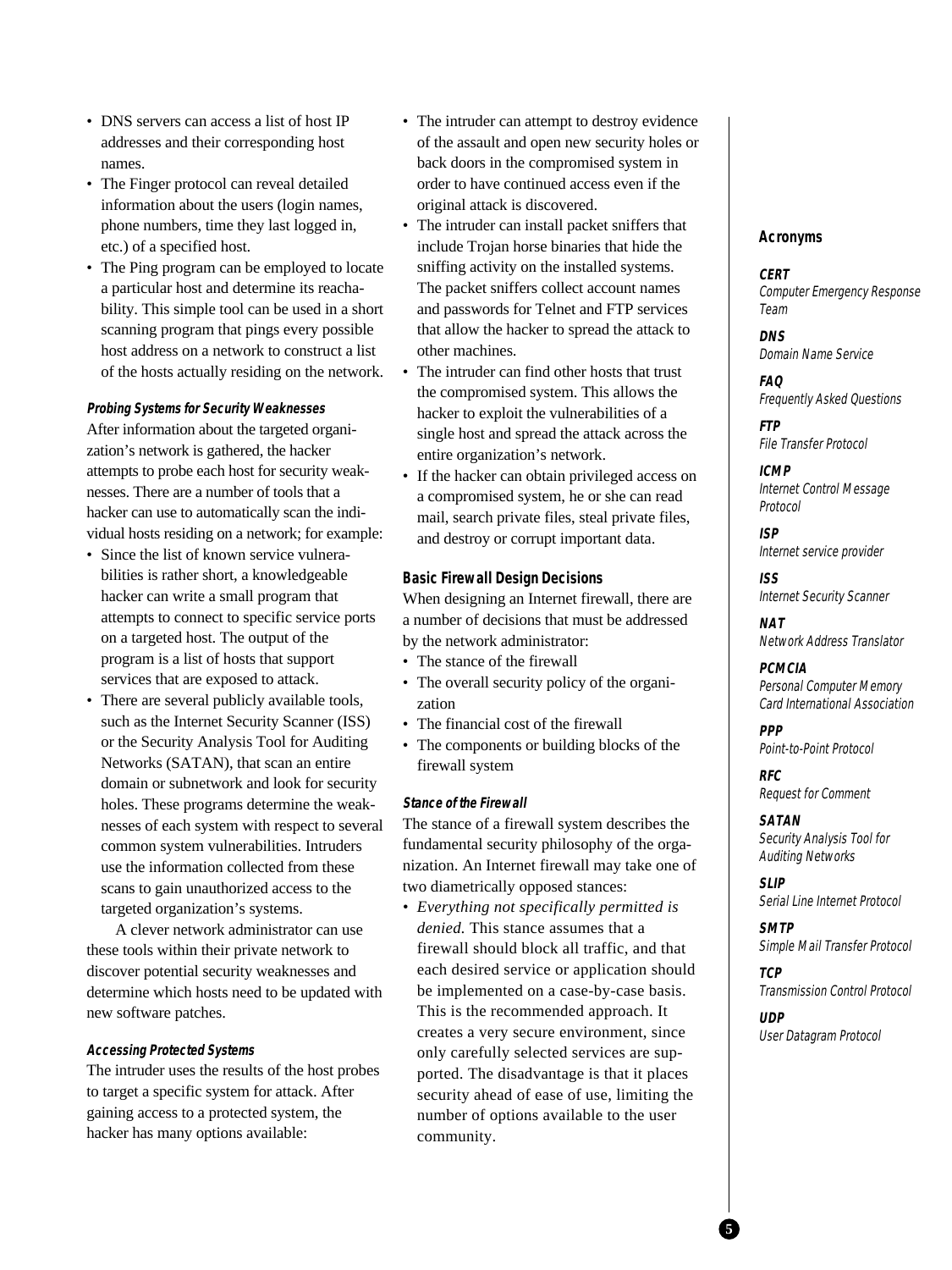## **Learning More About Internet Attacks**

For the latest, up-to-date information concerning attacks on Internet sites, contact the Computer Emergency Response Team (CERT) Coordination Center. CERT periodically publishes warnings and summaries to draw attention to the various types of attacks that have been reported to their incident response staff. These reports also contain information and solutions for defeating each type of attack. New or updated files are available for anonymous FTP from ftp://info.cert.org, and past summaries are available from ftp://info.cert.org/pub/ cert\_summaries.

For more information concerning the techniques employed by hackers, track the following USENET newsgroups: comp.security.announce, comp.security.mis, comp.security.unix, alt.2600 , alt.wired, alt.hackers, and alt.security. Finally, look for various hacker bulletin boards—they're everywhere!

*• Everything not specifically denied is permitted.* This stance assumes that a firewall should forward all traffic, and that each potentially harmful service should be shut off on a case-by-case basis. This approach creates a more flexible environment, with more services available to the user community. The disadvantage is that it puts ease of use ahead of security, putting the network administrator in a reactive mode and making it increasingly difficult to provide security as the size of the protected network grows.

#### **Security Policy of the Organization**

As discussed earlier, an Internet firewall does not stand alone—it is part of the organization's overall security policy, which defines all aspects of its perimeter defense. To be successful, organizations must know what they are protecting. The security policy must be based on a carefully conducted security analysis, risk assessment, and business needs analysis. If an organization does not have a detailed security policy, the most carefully crafted firewall can be circumvented to expose the entire private network to attack.

#### **Cost of the Firewall**

How much security can the organization afford? A simple packet-filtering firewall can have a minimal cost since the organization needs a router to connect to the Internet, and packet filtering is included as part of the standard router feature set. A commercial firewall system provides increased security but may cost from U.S.\$4,000 to \$30,000, depending on its complexity and the number of systems protected. If an organization has the in-house expertise, a home-brewed firewall can be constructed from public

domain software, but there are still costs in terms of the time to develop and deploy the firewall system. Finally, all firewalls require continuing support for administration, general maintenance, software updates, security patches, and incident handling.

#### **Components of the Firewall System**

After making decisions about firewall stance, security policy, and budget issues, the organization can determine the specific components of its firewall system. A typical firewall is composed of one or more of the following building blocks:

- Packet-filtering router
- Application-level gateway (or proxy server)
- Circuit-level gateway

The remainder of this paper discusses each of these building blocks and describes how they can work together to build an effective Internet firewall system.

**Building Blocks: Packet-Filtering Routers** A packet-filtering router (Figure 4) makes a permit/deny decision for each packet that it receives. The router examines each datagram to determine whether it matches one of its packet-filtering rules. The filtering rules are based on the packet header information that is made available to the IP forwarding process. This information consists of the IP source address, the IP destination address, the encapsulated protocol (TCP, UDP, ICMP, or IP Tunnel), the TCP/UDP source port, the TCP/UDP destination port, the ICMP message type, the incoming interface of the packet, and the outgoing interface of the packet. If a match is found and the rule permits the packet, the packet is forwarded according to the information in the routing table. If a match is found and the rule denies the packet, the packet is



**Figure 4.** Packet-Filtering Router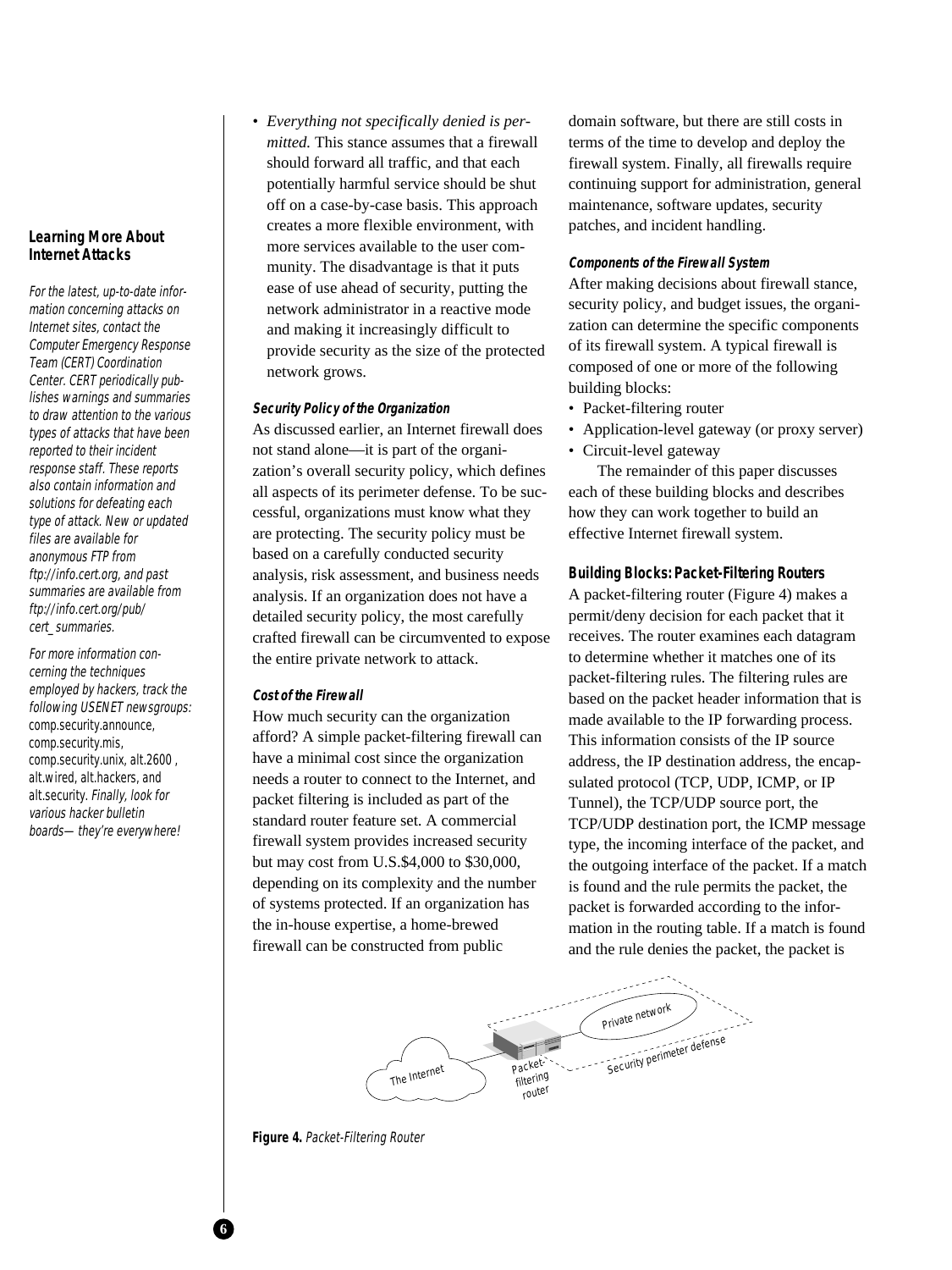discarded. If there is no matching rule, a userconfigurable default parameter determines whether the packet is forwarded or discarded.

#### **Service-Dependent Filtering**

The packet-filtering rules allow a router to permit or deny traffic based on a specific service, since most service listeners reside on well-known TCP/UDP port numbers. For example, a Telnet server listens for remote connections on TCP port 23 and an SMTP server listens for incoming connections on TCP port 25. To block all incoming Telnet connections, the router simply discards all packets that contain a TCP destination port value equal to 23. To restrict incoming Telnet connections to a limited number of internal hosts, the router must deny all packets that contain a TCP destination port value equal to 23 *and* that do not contain the destination IP address of one of the permitted hosts.

Some typical filtering rules include:

- Permit incoming Telnet sessions only to a specific list of internal hosts
- Permit incoming FTP sessions only to specific internal hosts
- Permit all outbound Telnet sessions
- Permit all outbound FTP sessions
- Deny all incoming traffic from specific external networks

## **Service-Independent Filtering**

There are certain types of attacks that are difficult to identify using basic packet header information because the attacks are service independent. Routers can be configured to protect against these types of attacks, but they are more difficult to specify since the filtering rules require additional information that can be learned only by examining the routing table, inspecting for specific IP options, checking for a special fragment offset, and so on. Examples of these types of attacks include:

*Source IP Address Spoofing Attacks.* For this type of attack, the intruder transmits packets from the outside that pretend to originate from an internal host: the packets falsely contain the source IP address of an inside system. The

attacker hopes that the use of a spoofed source IP address will allow penetration of systems that employ simple source address security where packets from specific trusted internal hosts are accepted and packets from other hosts are discarded. Source spoofing attacks can be defeated by discarding each packet with an inside source IP address if the packet arrives on one of the router's outside interfaces.

*Source Routing Attacks.* In a source routing attack, the source station specifies the route that a packet should take as it crosses the Internet. This type of attack is designed to bypass security measures and cause the packet to follow an unexpected path to its destination. A source routing attack can be defeated by simply discarding all packets that contain the source route option.

*Tiny Fragment Attacks.* For this type of attack, the intruder uses the IP fragmentation feature to create extremely small fragments and force the TCP header information into a separate packet fragment. Tiny fragment attacks are designed to circumvent userdefined filtering rules; the hacker hopes that a filtering router will examine only the first fragment and allows all other fragments to pass. A tiny fragment attack can be defeated by discarding all packets where the protocol type is TCP and the IP FragmentOffset is equal to 1.

#### **Benefits of Packet-Filtering Routers**

The majority of Internet firewall systems are deployed using only a packet-filtering router. Other than the time spent planning the filters and configuring the router, there is little or no cost for implementing packet filtering since the feature is included as part of standard router software releases. Since Internet access is generally provided over a WAN interface, there is little impact on router performance if traffic loads are moderate and few filters are defined. Finally, a packet-filtering router is generally transparent to users and applications, so it does not require specialized user training or that specific software be installed on each host.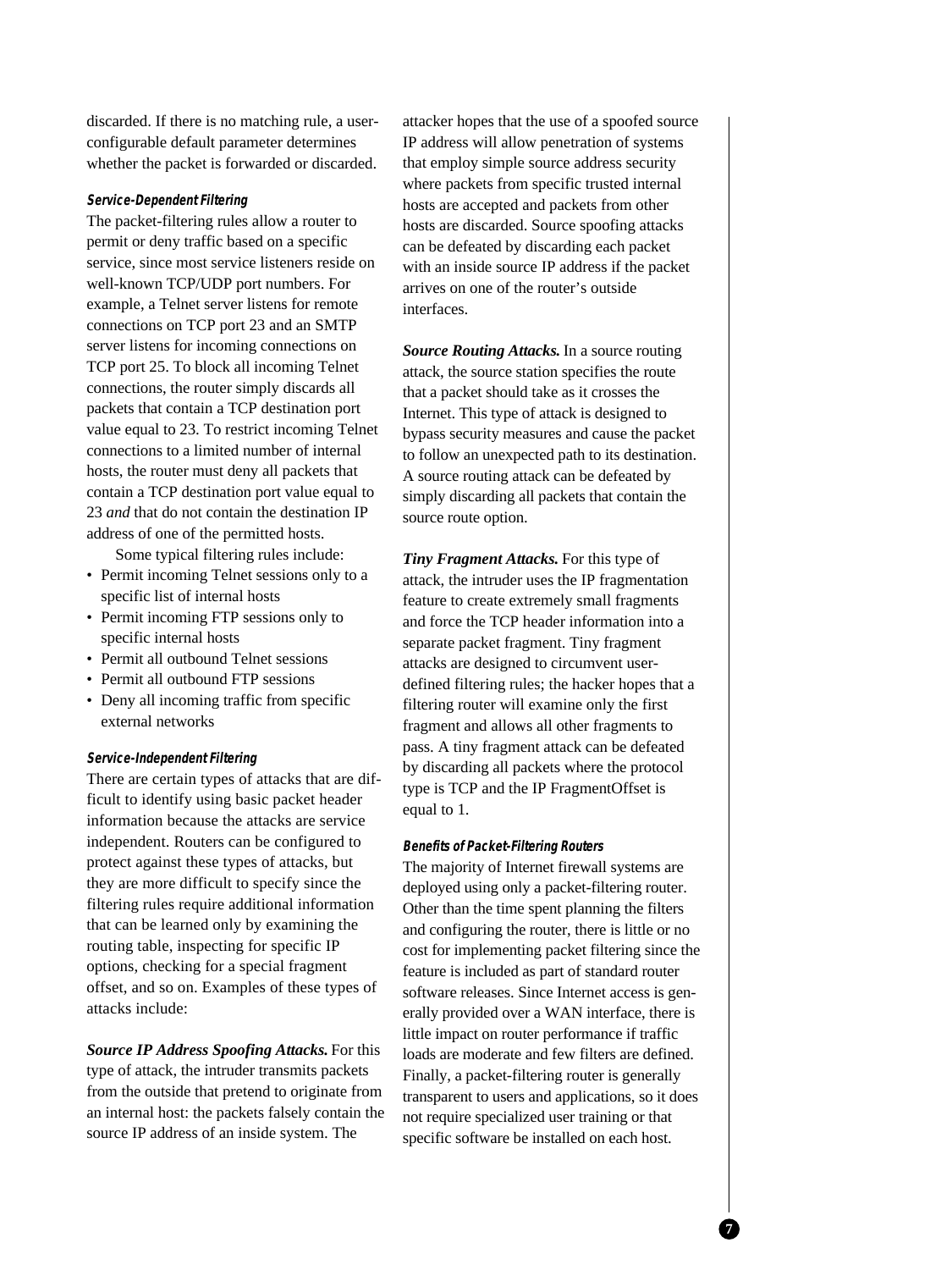#### **Limitations of Packet-Filtering Routers**

Defining packet filters can be a complex task because network administrators need to have a detailed understanding of the various Internet services, packet header formats, and the specific values they expect to find in each field. If complex filtering requirements must be supported, the filtering rule set can become very long and complicated, making it difficult to manage and comprehend. Finally, there are few testing facilities to verify the correctness of the filtering rules after they are configured on the router. This can potentially leave a site open to untested vulnerabilities.

Any packet that passes directly through a router could potentially be used launch a datadriven attack. Recall that a data-driven attack occurs when seemingly harmless data is forwarded by the router to an internal host. The data contains hidden instructions that cause the host to modify access control and securityrelated files, making it easier for the intruder to gain access to the system.

Generally, the packet throughput of a router decreases as the number of filters increases. Routers are optimized to extract the destination IP address from each packet, make a relatively simple routing table lookup, and then forward the packet to the proper interface for transmission. If filtering is enabled, the router must not only make a forwarding decision for each packet, but also apply all of the filter rules to each packet. This can consume CPU cycles and impact the performance of a system.

IP packet filters may not be able to provide enough control over traffic. A packetfiltering router can permit or deny a particular service, but it is not capable of understanding the context/data of a particular service. For example, a network administrator may need to filter traffic at the application layer in order to limit access to a subset of the available FTP or Telnet commands, or to block the import of mail or newsgroups concerning specific topics. This type of control is best performed at a higher layer by proxy services and application-level gateways.

**8**

**Building Blocks: Application-Level Gateways** An application-level gateway allows the network administrator to implement a much stricter security policy than with a packet-filtering router. Rather than relying on a generic packet-filtering tool to manage the flow of Internet services through the firewall, specialpurpose code (a proxy service) is installed on the gateway for each desired application. If the network administrator does not install the proxy code for a particular application, the service is not supported and cannot be forwarded across the firewall. Also, the proxy code can be configured to support only those specific features of an application that the network administrator considers acceptable while denying all other features.

This enhanced security comes with an increased cost in terms of purchasing the gateway hardware platform, the proxy service applications, the time and knowledge required to configure the gateway, a decrease in the level of service that may be provided to users, and a lack of transparency resulting in a less user-friendly system. As always, the network administrator is required to balance the organization's need for security with the user community's demand for ease of use.

It is important to note that users are permitted access to the proxy services, but they are *never* permitted to log in to the application-level gateway. If users are permitted to log in to the firewall system, the security of the firewall is threatened, since an intruder could potentially perform some activity that compromises the effectiveness of the firewall. For example, the intruder could gain root access, install Trojan horses to collect passwords, and modify the security configuration files of the firewall.

## **Bastion Host**

Unlike packet-filtering routers, which allow the direct flow of packets between inside systems and outside systems, application-level gateways allow information to flow between systems but do not allow the direct exchange of packets. The chief risk of allowing packets to be exchanged between inside systems and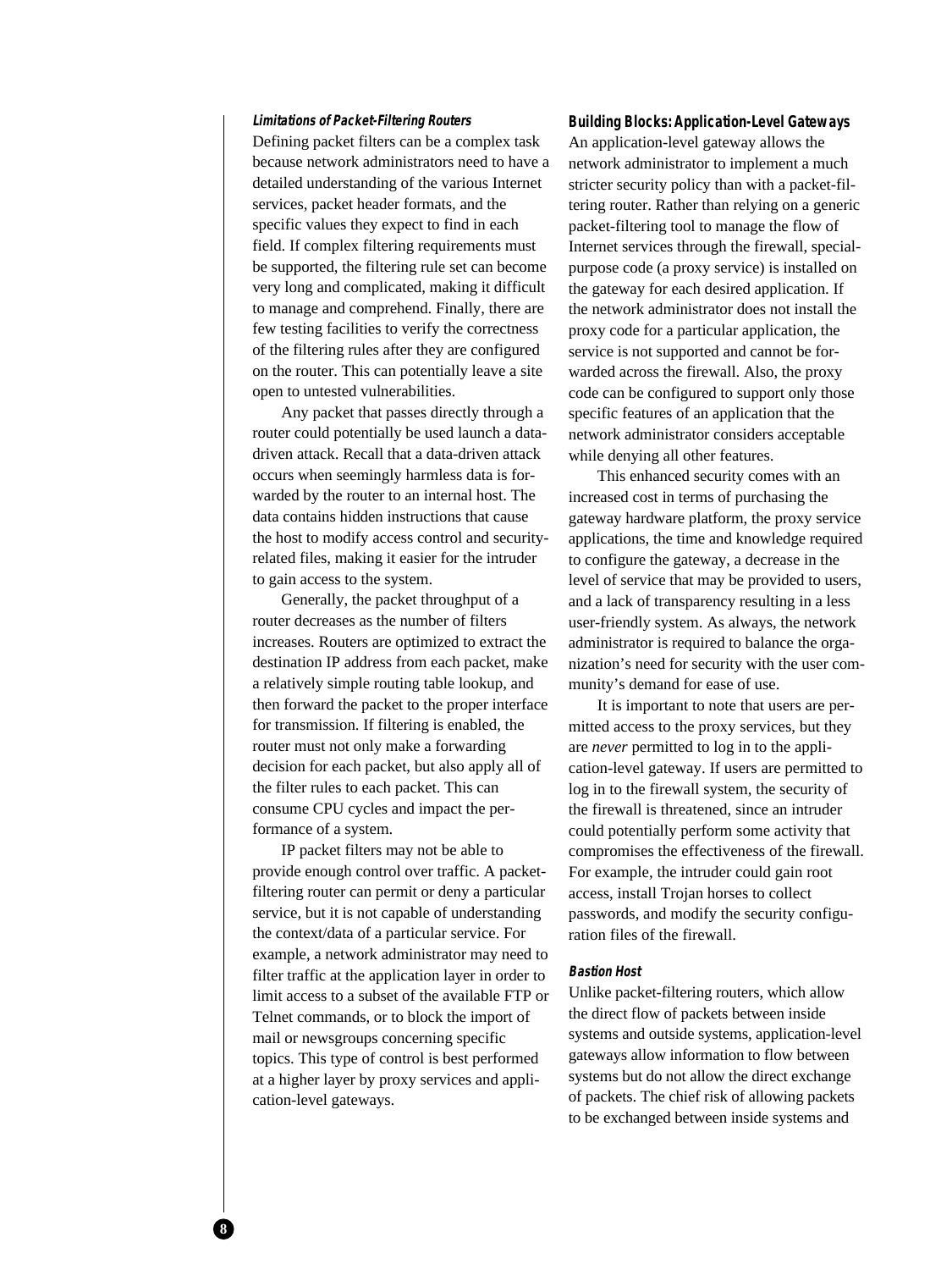outside systems is that the host applications residing on the protected network's systems must be secured against any threat posed by the allowed services.

An application-level gateway is often referred to as a "bastion host" because it is a designated system that is specifically armored and protected against attacks. Several design features are used to provide security for a bastion host:

- The bastion host hardware platform executes a "secure" version of its operating system. For example, if the bastion host is a UNIX® platform, it executes a secure version of the UNIX operating system that is specifically designed to protect against operating system vulnerabilities and ensure firewall integrity.
- Only the services that the network administrator considers essential are installed on the bastion host. The reasoning is that if a service is not installed, it can't be attacked. Generally, a limited set of proxy applications such as Telnet, DNS, FTP, SMTP, and user authentication are installed on a bastion host.
- The bastion host may require additional authentication before a user is allowed access to the proxy services. For example, the bastion host is the ideal location for installing strong authentication using a onetime password technology where a smart card cryptographic authenticator generates a unique access code. In addition, each proxy service may require its own authentication before granting user access.
- Each proxy is configured to support only a subset of the standard application's command set. If a standard command is not supported by the proxy application, it is simply not available to the authenticated user.
- Each proxy is configured to allow access only to specific host systems. This means that the limited command/feature set may be applied only to a subset of systems on the protected network.
- Each proxy maintains detailed audit information by logging all traffic, each connection, and the duration of each connection. The audit log is an essential tool for discovering and terminating intruder attacks.
- Each proxy is a small and uncomplicated program specifically designed for network security. This allows the source code of the proxy application to be reviewed and checked for potential bugs and security holes. For example, a typical UNIX mail application may contain over 20,000 lines of code, while a mail proxy may contain fewer than 1000!
- Each proxy is independent of all other proxies on the bastion host. If there is a problem with the operation of any proxy, or if a future vulnerability is discovered, it can be uninstalled without affecting the operation of the other proxy applications. Also, if the user population requires support for a new service, the network administrator can easily install the required proxy on the bastion host.
- A proxy generally performs no disk access other than to read its initial configuration file. This makes it difficult for an intruder to install Trojan horse sniffers or other dangerous files on the bastion host.
- Each proxy runs as a nonprivileged user in a private and secured directory on the bastion host.

#### **Example: Telnet Proxy**

Figure 5 on page 10 illustrates the operation of a Telnet proxy on an bastion host. For this example, the outside client wants to Telnet to an inside server protected by the applicationlevel gateway.

The Telnet proxy never allows the remote user to log in or have direct access to the internal server. The outside client Telnets to the bastion host, which authenticates the user employing one-time password technology. After authentication, the outside client gains access to the user interface of the Telnet proxy. The Telnet proxy permits only a subset of the Telnet command set and determines which inside hosts are available for Telnet access. The outside user specifies the destination host and the Telnet proxy makes its own connection to the inside server and forwards commands to the inside server on behalf of the outside client. The outside client believes that the Telnet proxy is the real inside server, while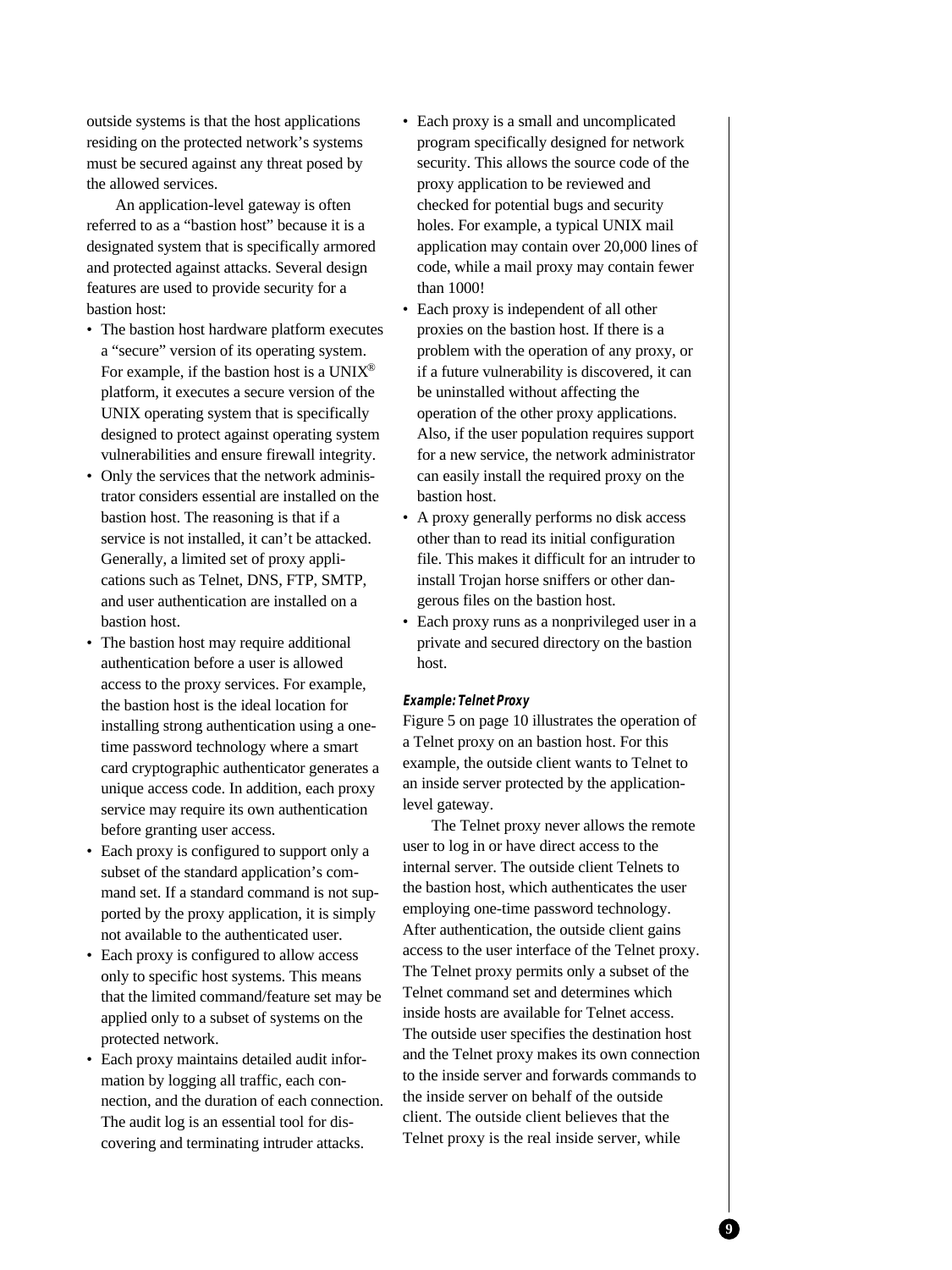

**Figure 5.** Telnet Proxy

the inside server believes that the Telnet proxy is the outside client.

Figure 6 shows the output to the outside client's terminal screen as the connection to the inside server is established. Note that the client is not performing a logon to the bastion host; the user is being authenticated by the bastion host and a challenge is issued before the user is permitted to communicate with the Telnet proxy. After passing the challenge, the proxy server limits the set of commands and destinations that are available to the outside client.

Authentication can be based on either something the user knows (like a password) or something the user physically possesses (like a smart card). Both techniques are

subject to theft, but using a combination of both methods increases the likelihood of correct user authentication. In the Telnet example, the proxy transmits a challenge and the user, with the aid of a smart card, obtains a response to the challenge. Typically, a user unlocks the smart card by entering their PIN number and the card, based on a shared "secret" encryption key and its own internal clock, returns an encrypted value for the user to enter as a response to the challenge.

#### **Benefits of Application-Level Gateways**

There are many benefits to the deployment of application-level gateways. They give the network manager complete control over each

```
Outside-Client > telnet bastion_host

Username: John Smith

Challenge Number "237936"

Challenge Response: 723456

Trying 200.43.67.17 ...

HostOS UNIX (bastion_host)

bh-telnet-proxy> help

Valid commands are:

connect hostname

help/?

quit/exit

bh-telnet-proxy> connect inside_server

HostOS UNIX (inside_server)

login: John Smith

Password: ######

Last login: Wednesday April 15 11:17:15
```
**Figure 6.** Telnet "Session" Terminal Display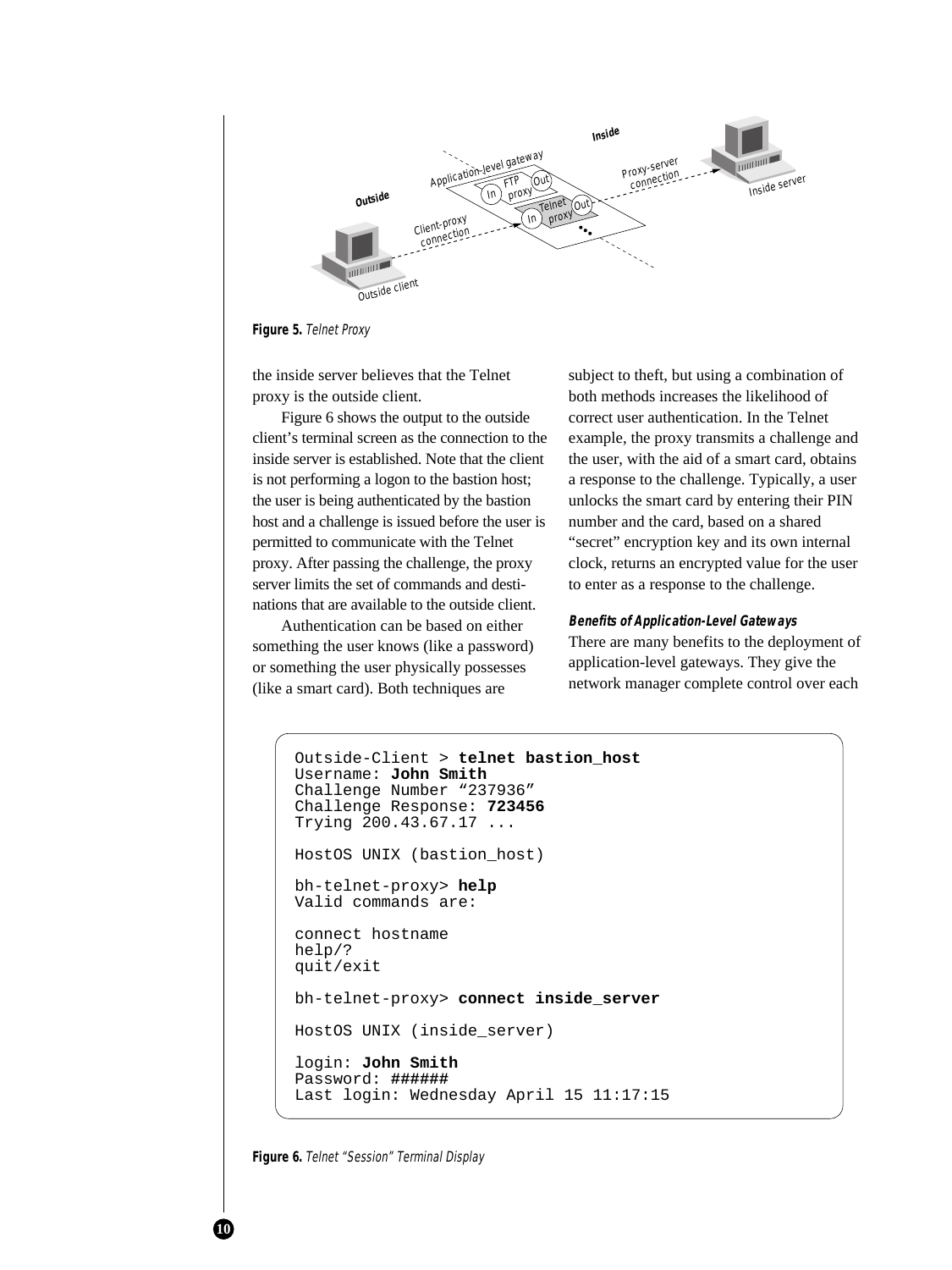service, since the proxy application limits the command set and determines which internal hosts may be accessed by the service. Also, the network manager has complete control over which services are permitted, since the absence of a proxy for a particular service means that the service is completely blocked. Application-level gateways have the ability to support strong user authentication and provide detailed logging information. Finally, the filtering rules for an application-level gateway are much easier to configure and test than for a packet-filtering router.

**Limitations of Application-Level Gateways**

The greatest limitation of an application-level gateway is that it requires either that users modify their behavior, or that specialized software be installed on each system that accesses proxy services. For example, Telnet access via an application-level gateway requires two user steps to make the connection rather than a single step. However, specialized end-system software could make the application-level gateway transparent by allowing the user to specify the destination host rather than the application-level gateway in the Telnet command.

**Building Blocks: Circuit-Level Gateways** A circuit-level gateway is a specialized function that can be performed by an application-level gateway. A circuit-level gateway simply relays TCP connections without performing any additional packet processing or filtering.

Figure 7 illustrates the operation of a typical Telnet connection through a circuitlevel gateway. The circuit-level gateway

simply relays the Telnet connection through the firewall but does no additional examination, filtering, or management of the Telnet protocol. The circuit-level gateway acts like a wire, copying bytes back and forth between the inside connection and the outside connection. However, because the connection appears to originate from the firewall system, it conceals information about the protected network.

Circuit-level gateways are often used for outgoing connections where the system administrator trusts the internal users. Their chief advantage is that a bastion host can be configured as a hybrid gateway supporting application-level or proxy services for inbound connections and circuit-level functions for outbound connections. This makes the firewall system easier to use for internal users who want direct access to Internet services, while still providing the firewall functions needed to protect the organization from external attack.

**Firewall Example #1: Packet-Filtering Router** The most common Internet firewall system consists of nothing more than a packet-filtering router deployed between the private network and the Internet (Figure 8 on page 12). A packet-filtering router performs the typical routing functions of forwarding traffic between networks as well as using packet-filtering rules to permit or deny traffic. Typically, the filter rules are defined so that hosts on the private network have direct access to the Internet, while hosts on the Internet have limited access to systems on the private network. The external stance of this type of firewall system is usually that everything not specifically permitted is denied.



**Figure 7.** Circuit-Level Gateway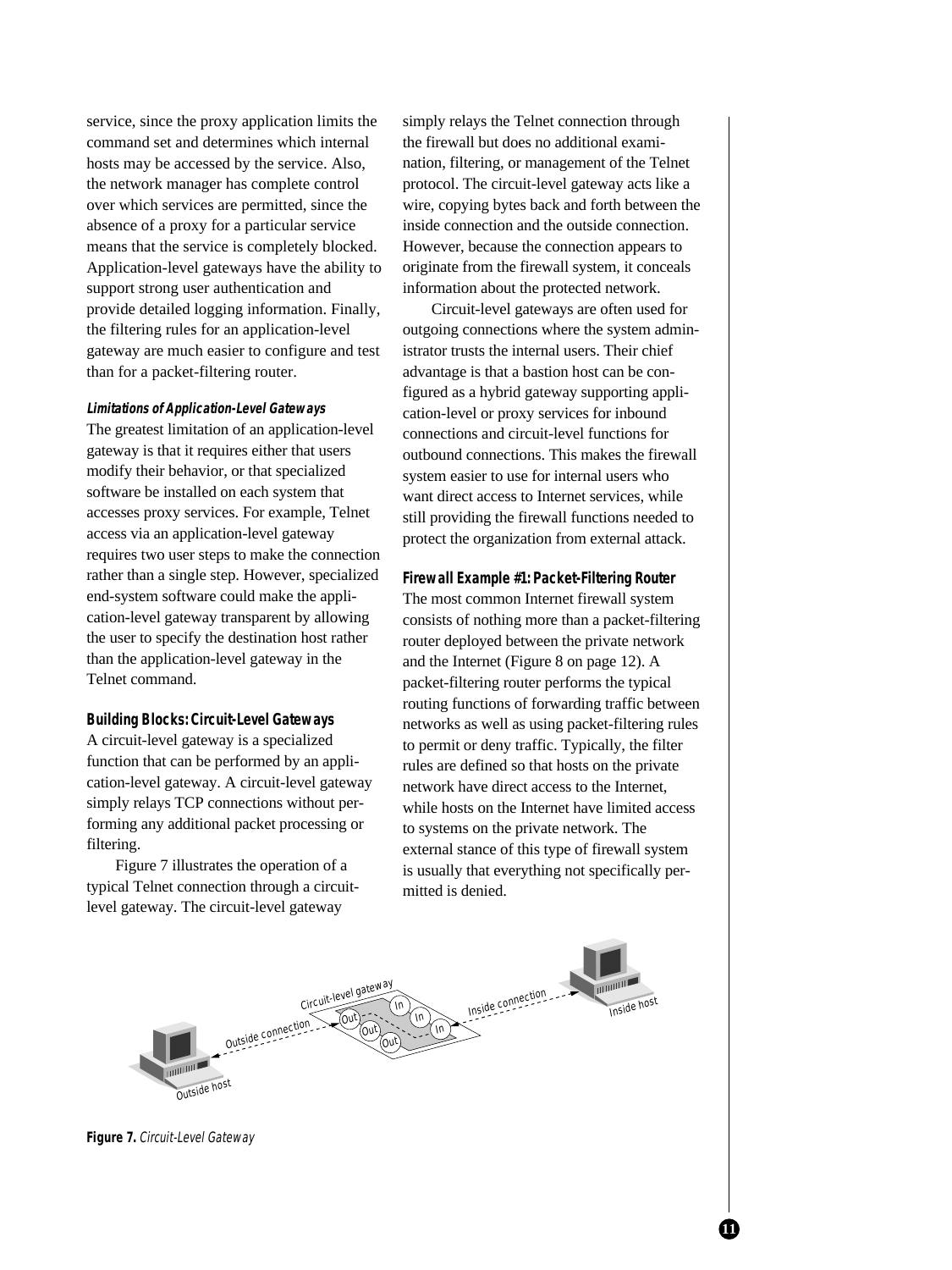

**Figure 8.** Packet-Filtering Router Firewall

Although this firewall system has the benefit of being inexpensive and transparent to users, it possesses all of the limitations of a packet-filtering router such as exposure to attacks from improperly configured filters and attacks that are tunneled over permitted services. Since the direct exchange of packets is permitted between outside systems and inside systems, the potential extent of an attack is determined by the total number of hosts and services to which the packet-filtering router permits traffic. This means that each host directly accessible from the Internet needs to support sophisticated user authentication and needs to be regularly examined by the network administrator for signs of an attack. Also, if the single packet-filtering router is penetrated, every system on the private network may be compromised.

**Firewall Example #2: Screened Host Firewall** The second firewall example employs both a packet-filtering router and a bastion host (Figure 9). This firewall system provides a higher level of security than the previous example because it implements both networklayer security (packet-filtering) and application-layer security (proxy services). Also, an intruder has to penetrate two separate systems before the security of the private network can be compromised.

For this firewall system, the bastion host is configured on the private network with a packet-filtering router between the Internet and the bastion host. The filtering rules on the exposed router are configured so that outside systems can access only the bastion host; traffic addressed to all other internal systems is blocked. Since the inside hosts reside on the same network as the bastion host, the security policy of the organization determines whether inside systems are permitted direct access to the Internet, or whether they are required to use the proxy services on the bastion host. Inside users can be forced to use the proxy services by configuring the router's filter rules to accept only internal traffic originating from the bastion host.

One of the benefits of this firewall system is that a public information server providing Web and FTP services can be placed on the segment shared by the packet-filtering router and the bastion host. If the strongest security is required, the bastion host can run proxy services that require both internal and external users to access the bastion host before communicating with the information server. If a lower level of security is adequate, the router may be configured to allow outside users direct access to the public information server.



**Figure 9.** Screened Host Firewall System (Single-Homed Bastion Host)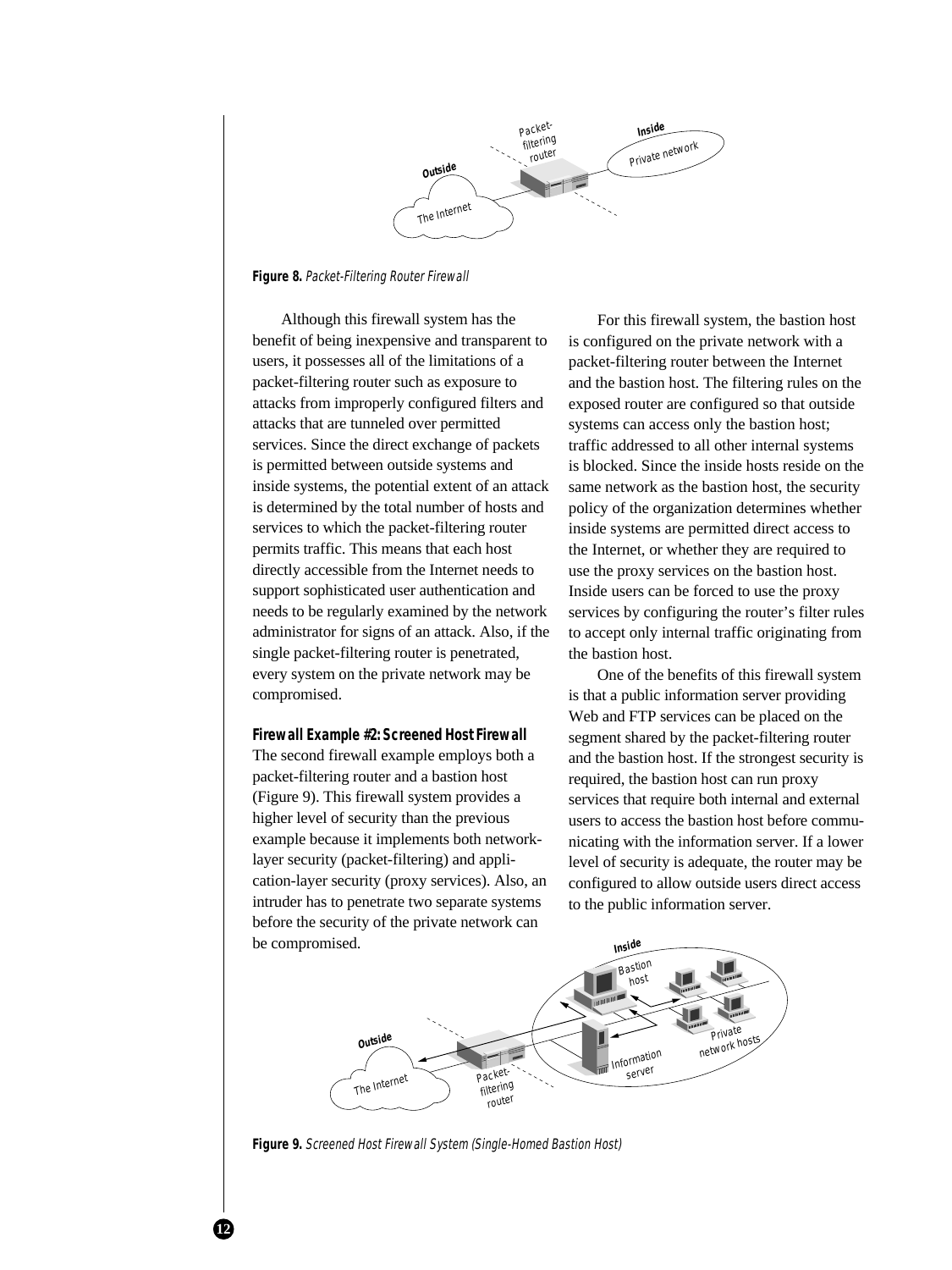

**Figure 10.** Screened Host Firewall System (Dual-Homed Bastion Host)

An even more secure firewall system can be constructed using a dual-homed bastion host system (Figure 10). A dual-homed bastion host has two network interfaces, but the host's ability to directly forward traffic between the two interfaces bypassing the proxy services is disabled. The physical topology forces all traffic destined for the private network through the bastion host and provides additional security if outside users are granted direct access to the information server.

Since the bastion host is the only internal system that can be directly accessed from the Internet, the potential set of systems open to attack is limited to the bastion host. However, if users are allowed to log on to the bastion host, the potential set of threatened systems expands to include the entire private network, since it is much easier for an intruder to compromise the bastion host if they are allowed to log on. It is critical that the bastion host be hardened and protected from penetration and that users never be allowed to log on to the bastion host.

**Firewall Example #3: "Demilitarized Zone" or Screened-Subnet Firewall** The final firewall example employs two packet-filtering routers and a bastion host (Figure 11). This firewall system creates the most secure firewall system, since it supports both network- and application-layer security while defining a "demilitarized zone" (DMZ) network. The network administrator places the bastion host, information servers, modem pools, and other public servers on the DMZ network. The DMZ network functions as a small, isolated network positioned between the Internet and the private network. Typically, the DMZ is configured so that systems on the Internet and systems on the private network can access only a limited number of systems on the DMZ network, but the direct transmission of traffic across the DMZ network is prohibited.

For incoming traffic, the outside router protects against the standard external attacks (source IP address spoofing, source routing attacks, etc.) and manages Internet access to the DMZ network. It permits external systems



**Figure 11.** Screened-Subnet Firewall System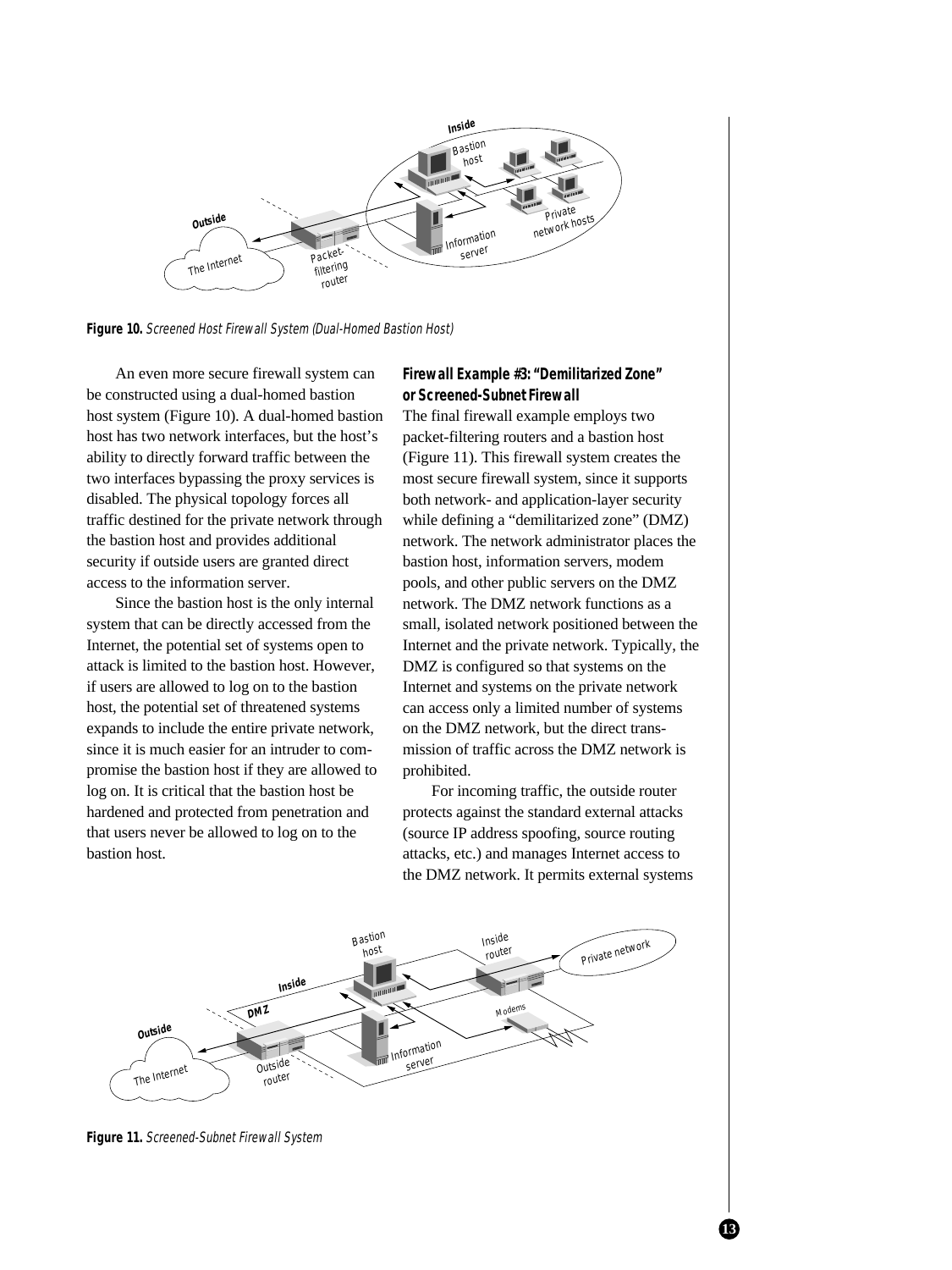to access only the bastion host (and possibly the information server). The inside router provides a second line of defense, managing DMZ access to the private network by accepting only traffic originating from the bastion host.

For Internet-bound traffic, the inside router manages private network access to the DMZ network. It permits internal systems to access only the bastion host (and possibly the information server). The filtering rules on the outside router require use of the proxy services by accepting only Internet-bound traffic from the bastion host.

There are several key benefits to the deployment of a screened subnet firewall system:

- An intruder must crack three separate devices (without detection) to infiltrate the private network: the outside router, the bastion host, and the inside router.
- Since the outside router advertises the DMZ network only to the Internet, systems on the Internet do not have routes to the protected private network. This allows the network manager to ensure that the private network is "invisible," and that only selected systems on the DMZ are known to the Internet via routing table and DNS information exchanges.
- Since the inside router advertises the DMZ network only to the private network, systems on the private network do not have direct routes to the Internet. This guarantees that inside users must access the Internet via the proxy services residing on the bastion host.
- Packet-filtering routers direct traffic to specific systems on the DMZ network, eliminating the need for the bastion host to be dual-homed.
- The inside router supports greater packet throughput than a dual-homed bastion host when it functions as the final firewall system between the private network and the Internet.
- Since the DMZ network is a different network than the private network, a Network Address Translator (NAT) can be installed on the bastion host to eliminate the need to renumber or resubnet the private network.

#### **Summary**

There is no single correct answer for the design and deployment of Internet firewalls. Each organization's decision will be influenced by many different factors such as their corporate security policy, the technical background of their staff, cost, and the perceived threat of attack. This paper focused on many of the issues relating to the construction of Internet firewalls, including their benefits, limitations, building blocks, and examples of firewall system topologies. Since the benefits of connecting to the global Internet probably exceed its costs, network managers should proceed with an awareness of the dangers and an understanding that, with the proper precautions, their networks can be as safe as they need them to be.  $\Box$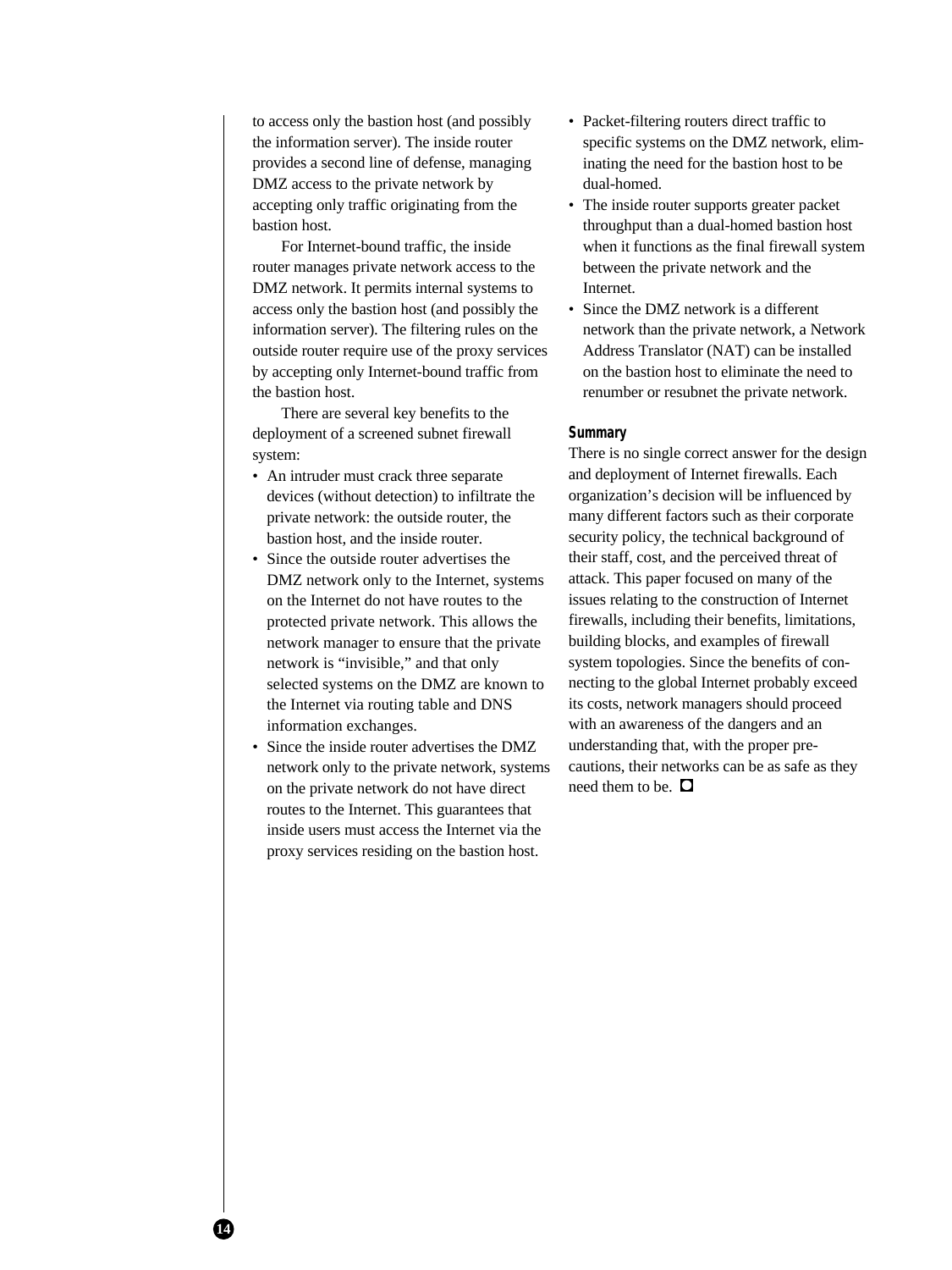## **References**

## **Textbooks**

*Building Internet Firewalls.* D. Brent Chapman and Elizabeth Zwicky. O'Reilly & Associates, 1995.

*Firewalls and Internet Security: Repelling the Wily Hacker.* Bill Cheswick and Steve Bellovin. Addison-Wesley, 1994.

*Practical UNIX Security.* Simson Garfinkel and Gene Spafford. O'Reilly & Associates, 1991.

**Requests for Comment** RFC 1244: *Site Security Handbook.* P. Holbrook and J. Reynolds, July 1991.

RFC 1636: *Report of IAB Workshop on Security in the Internet Architecture* (February 8–10, 1994). R. Braden, D. Clark, S. Crocker, and C. Huitema, June 1994.

RFC 1704: *On Internet Authentication.* N. Haller and R. Atkinson, October 1994.

RFC 1858: *Security Considerations for IP Fragment Filtering.* G. Ziemba, D. Reed, and P. Traina, October 1995.

#### **Firewall and Security Papers**

"Almost Everything You Ever Wanted to Know About Security (but were afraid to ask)." Maintained by Alec Muffett (http://www.cis.ohio-state.edu/ hypertext/faq/usenet/ security-faq/ faq.html).

"How to Set Up a Secure Anonymous FTP Site." Christopher Klaus, Internet Security Systems, Inc. (http://www.cis.ohio-state.edu/ hypertext/faq/usenet/computersecurity/anonymous-ftp-faq/faq.html). "Internet Firewalls Frequently Asked Questions." Maintained by Marcus J. Ranum, Trusted Information Systems, Inc. (http://www.v-one.com/pubs/fwfaq/faq.htm).

"Thinking About Firewalls." Marcus J. Ranum, Trusted Information Systems, Inc.(http://www.telstra.com.au/pub/docs/ security/ThinkingFirewalls/ThinkingFire walls. html).

"A Toolkit and Methods for Internet Firewalls." Marcus J. Ramus and Frederick M. Avolio, Trusted Information Systems, Inc. (http://web1.cohesive.com/ original/centri/usenix.htm).

"What If Your Machines Are Compromised by an Intruder." Christopher Klaus, Internet Security Systems, Inc. (http://www.cis.ohio-state.edu/hypertext/ faq/usenet/ computer-security/compromise-faq/faq.html).

"The World Wide Web Security FAQ." Lincoln D. Stein (http://wwwgenome.wi. mit.edu/WWW/faqs/wwwsecurity-faq.html).

**World Wide Web Index Pages to Security-Related Documents** http://lcweb.loc.gov/global/internet/ security.html Library of Congress page containing links to documents on computer security.

http://www.telstra.com.au/pub/docs/security/ Telstra page containing links to documents on computer security.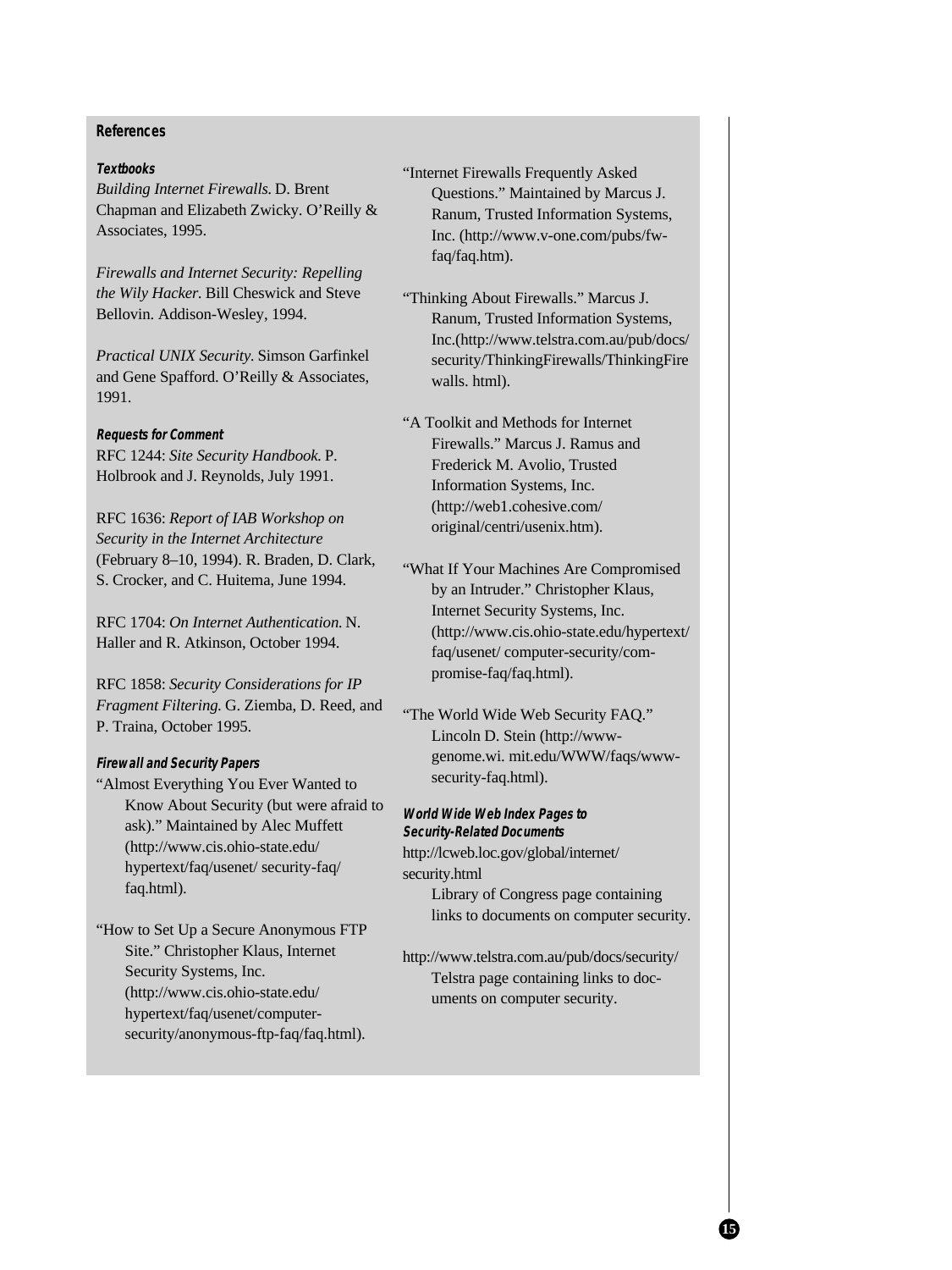# **References (Continued)**

http://mls.saic.com/docs.html Science Applications International Corporation's (SAIC) page containing links to documents on computer security.

http://csrc.ncsl.nist.gov/first/resources/ from-cd95/pap.htm

> Forum of Incident Response and Security Teams (FIRST) page containing links to documents on network security.

http://web1.cohesive.com/original/centri/ info.htm#applevel

Cohesive Systems' page containing links to documents on network security.

http://www.netsurf.com/nsf/v01/01/resource/ firewall.html

General index page containing links to documents on firewalls.

http://burgau.inesc.pt/docs/security/firewall/ index.html

General index page containing links to documents on firewalls.

http://burgau.inesc.pt/docs/security/ IP-security/index.html General index page containing links to

documents on IP security.

ftp://ftp.uni-paderborn.de/doc/FAQ/comp. security.misc/ General index page containing links to security-related Frequently Asked Questions (FAQs).